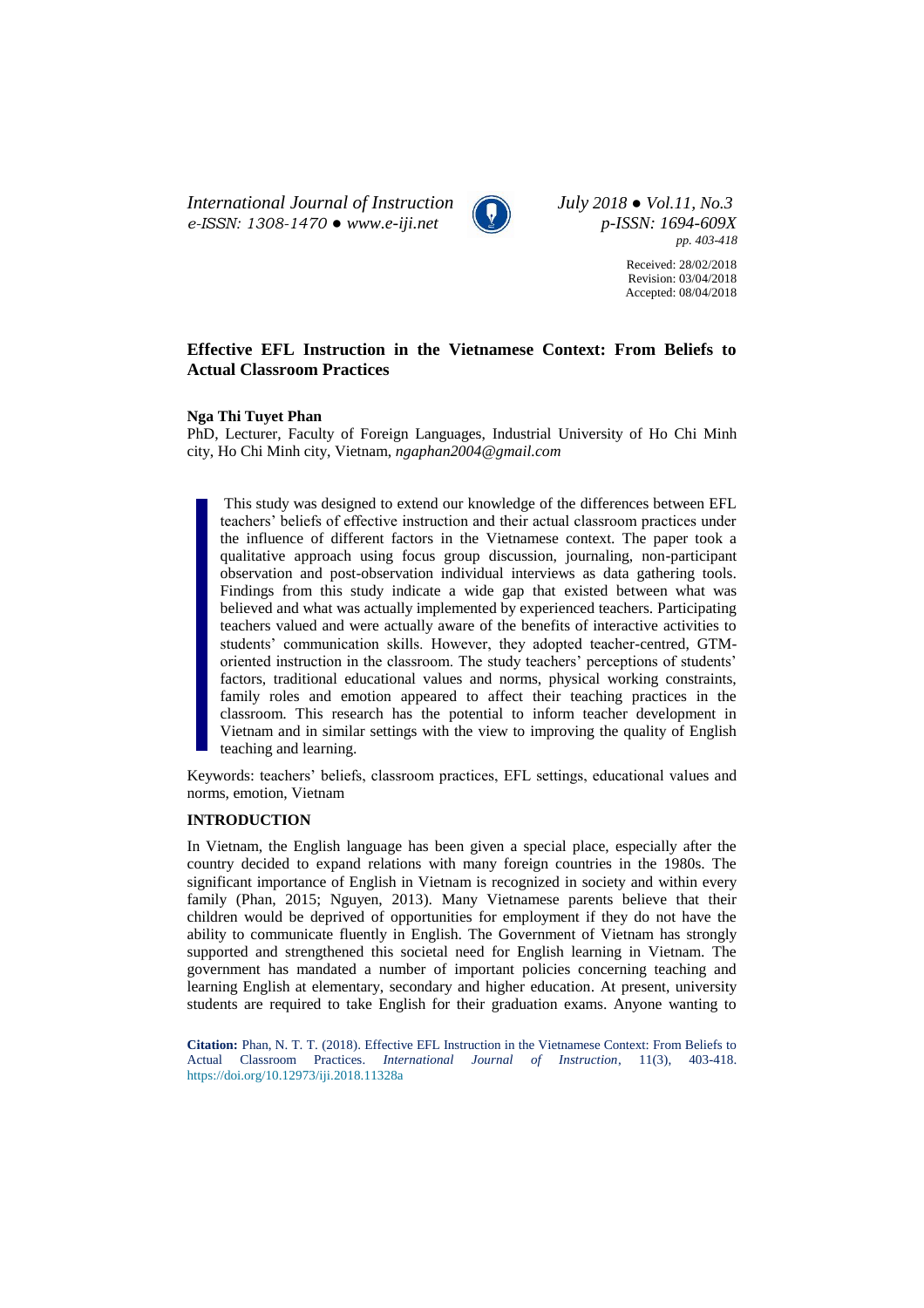pursue further studies (e.g. postgraduate programmes) must obtain an English certificate. English becomes a compulsory school subject from grade 3 and all learners at every educational level in 2020 are expected to be capable of speaking English fluently. However, in contrast to the investment into English learning of the government and society, the poor quality of teaching and learning English in different language class settings has been highlighted in a number of papers (Phan, 2015; Nguyen, 2013). Accordingly, several efforts have been made into improving the low English efficiency levels of language learners and teachers' professional knowledge and skills.

Teachers' beliefs have profound impacts on various aspects of language teaching and learning because these beliefs shape their classroom practices, their students' perceptions about learning and learning achievement (Barrot, 2016; Farrell & Bennis 2013). In the academic literature, much research has focused on teachers' beliefs in language teaching and their classroom behaviours and the differences between pedagogical beliefs and practices among expert and novice teachers. Yet, there has been little previous research on these issues in EFL settings (Borg, 2009). In the Vietnamese context, some studies have investigated the effectiveness of teachers' implementation of certain teaching methods in the Vietnamese English as a Foreign Language (EFL) classrooms (Nguyen, 2013; Tomlison & Dat, 2004), factors contributing to teachers' adherence to traditional teaching approaches (Le, 2011; Phan, 2015), or student motivation (Phan, 2011). However, what has not been established much in this context is whether university EFL teachers teach in accordance with their beliefs and factors underpin their practices. Therefore, this study was designed to extend our knowledge of the differences between EFL teachers' beliefs of effective instruction and their actual classroom practices under the influence of different factors. This research has the potential to inform teacher development in Vietnam and in similar settings with the view to improving the quality of English teaching and learning. The study addressed the following questions:

Q1. Do the teaching beliefs of effective instruction of Vietnamese EFL teachers run consistent with their classroom practices?

Q2. What are the factors that cause the congruity/incongruity?

## **LITERATURE REVIEW**

### **English Language Teaching approaches**

According to some researchers (Brown, 2007; Fotos, 2005; Richards & Rogers, 2001) the most widespread EFL teaching approaches in EFL contexts in general and in Vietnam in particular are likely to be the Grammar-Translation Method, Communicative Language Teaching and Task-Based Language Teaching. The following sections review these approaches.

## *The Grammar Translation Method*

Compared to Communicative Language Teaching (CLT) and Task- Based Language Teaching (TBLT), the Grammar-Translation Method (GTM) has the oldest history and was the main foreign language teaching approach from the 1840s to the 1940s (Fotos, 2005; Richards & Rogers, 2001). Still being used in EFL contexts in the present day,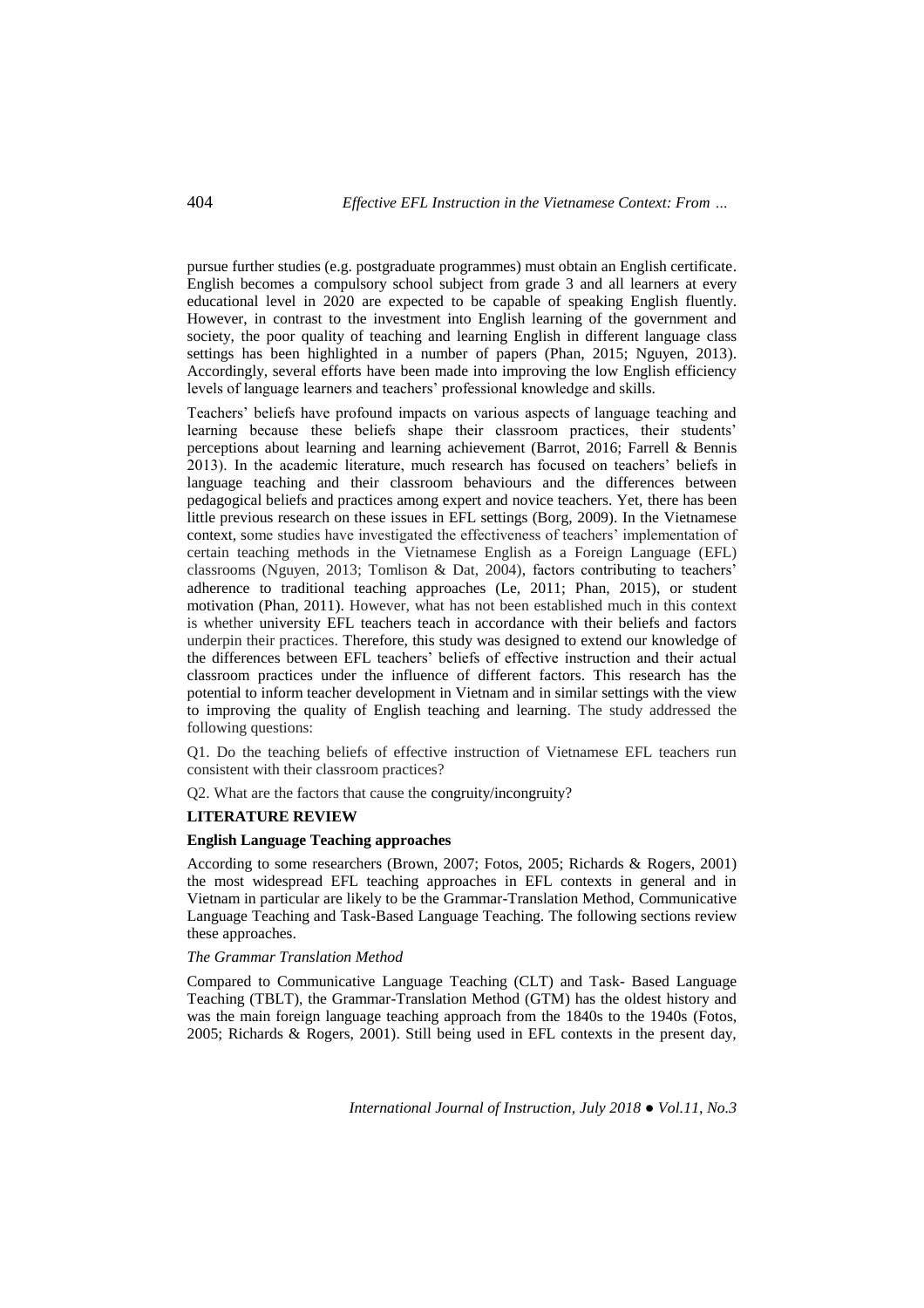e.g. in Vietnam, the method is known to focus on rote memorizing of grammar rules, vocabulary, syntax, and morphology and on translating texts into and out of the target language. In a class where the GTM is being applied, the use of the mother tongue dominates that of the target language. Teachers typically use structural syllabuses in such a classroom (Fotos, 2005). The unit of teaching and practice is the word or sentence. Much class time is devoted to explaining grammar rules and vocabulary items in isolation. Vocabulary and grammar learning are deductively and systematically drawn from reading texts. Pronunciation and communicative activities are largely ignored. Instead, reading and writing are prioritised. Teachers in GTM classes highlight accuracy (Brown, 2007; Fotos, 2005; Richards & Rogers, 2001). For these reasons, the GTM has long been criticised for its failure to help learners develop their communicative ability which is considered to be critical in a global society (Brown, 2007; Fotos, 2005). Language learners are passive in the classroom. Most of their needs are ignored and teachers are regarded as an authority. Besides, there is little student-student interaction, and it is often teachers who initiate interactions.

#### *Communicative Language Teaching*

CLT is a language teaching approach that develops learners' communicative competence rather than linguistic competence (see Richards and Rogers (2001) for an explanation). CLT is believed to provide learners with skills to communicate in contexts outside the classroom. For this reason, CLT tries to link classroom language learning with real-life activities, and emphasises learning through interaction and the use of authentic materials. In a CLT classroom, fluency, not accuracy, is the focus of attention. Learners are engaged in "the pragmatic, authentic, functional use of language for meaningful purposes" (Brown, 2007, p.43) through teachers' use of cooperative activities, pair work and group work, and real-life content materials which are relevant to learners' needs. Classroom activities are designed to include four language skills: listening, speaking, reading and writing, but using the skills in ways which set up conditions for students' sharing and negotiation of meaning is the focus of CLT (Richards & Rogers, 2001, p. 165).

Richards and Rogers (2001) provided a list of roles for teachers and learners within the CLT approach that the GTM lacks (pp. 166-168). Teachers are no longer knowledge authorities. They do not control classroom activities but function as persons with multiple roles in the language learning process. Some of these new roles include facilitator, needs analyst, counsellor, group process manager, resource provider and learner. Besides, learners' active roles are highly valued in the CLT approach. They are encouraged to bring their unique knowledge background and learning styles into the negotiation of meaning. It is often learners, not teachers, who initiate interactions. CLT seeks to promote cooperation among learners and between teachers and learners. It appears that CLT aspires to provide more opportunities than the GTM for teachers and learners to generate language actively and creatively.

#### *Tasked-based Language Teaching*

Task-based Language Teaching (TBLT) is the latest methodological realisation of CLT. It too is within a communicative framework and targets learners' communication ability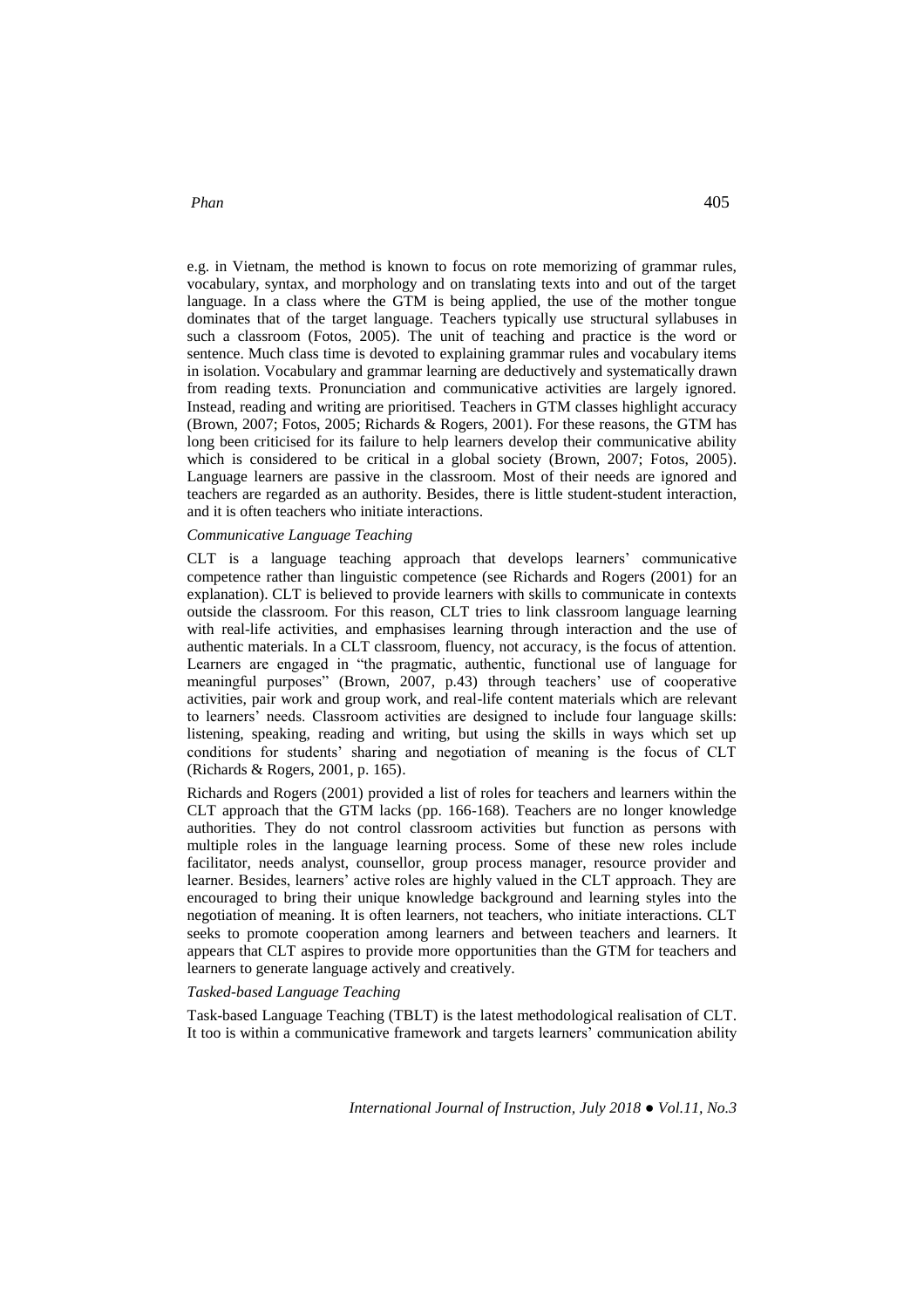(Littlewood, 2007, p. 243). In the literature, it is generally agreed that TBLT and CLT share general assumptions about the nature of language and language learning. For example, TBLT also focuses on real communication, meaningful tasks and meaningful language (Richards & Rogers, 2001). However, although TBLT is a family member of CLT, it has some distinctive features. First, within the TBLT approach, a task serves as a major component, "a central unit of planning and teaching" (Richards & Rogers, 2001, p.224). A classroom activity is a task when it has a primary focus on meaning, some concern for form, and a clearly defined communicative outcome (Ellis, 2003, pp.9-10). Second, a central tenet of a task-based approach is a need to focus on form. In TBLT, linguistic forms are focused on by students incidentally during the process of task completion (Ellis, 2003). Knowledge of form is developed through interaction and the negotiation of meaning. Students tend not to be explicitly instructed about linguistic forms but, in order to complete tasks, they should have to make use of these forms (Ellis, 2003; Richards & Rogers, 2001).

Because TBLT and CLT are under the same umbrella of communicative pedagogy, the general roles of teachers and learners in TBLT classrooms overlap with those in CLT classrooms. In addition, because TBLT focuses on task outcome, teachers and learners require some additional roles. Teachers need to select and sequence tasks, prepare learners for tasks, and raise learners' consciousness of certain linguistic items through designing conditions for learners to notice language form. Learners may need to adapt to greater frequency of pair work and small group work, pay attention to both meaning and linguistic form, and make use of available language resources to complete tasks (Richards & Rogers, 2001, pp. 235-236).

#### **Selected studies on teachers' beliefs and practices**

According to Borg (2003), teachers' beliefs are referred to as what teachers know, believe, and think. Because teachers' beliefs are not directly observable, they are neither easy to define nor study. Teachers' knowledge and beliefs have been the focus of previous investigations (e.g., Barrot, 2016; Cheng & Moses, 2011; Rahman, Kaur & Pandian, 2018). Attention has been paid to the congruity-incongruity/consistencyinconsistency of experienced ESL/EFL teachers' pedagogical beliefs and practices. However, these studies have yielded inconsistent results.

Many researchers examine the beliefs and practices of experienced teachers and posit that expert teachers' beliefs are generally stable and consist of tacitly held assumptions and perceptions (Alghanmi & Shukri, 2016; King & Nash, 2011; Kuzborska, 2011, Mori, 2011; Phan, 2004; Yang & Gao, 2013). Experienced teachers both teach according to their pedagogical beliefs, and acknowledge that these beliefs shape their actual classroom instruction and their students' perceptions about learning. For example, Alghanmi and Shukri (2016) conducted a study with 30 teachers in Saudi Arabia to understand their beliefs and practices related to English grammar instruction. They found that teachers' beliefs were significantly reflected in their classroom practices. Kuzborska (2011) confirmed teachers' congruence between their beliefs and practices in the teaching of reading to advanced learners in a Lithuanian university. Findings indicated that teachers' classroom behaviours reflected their beliefs about skills-based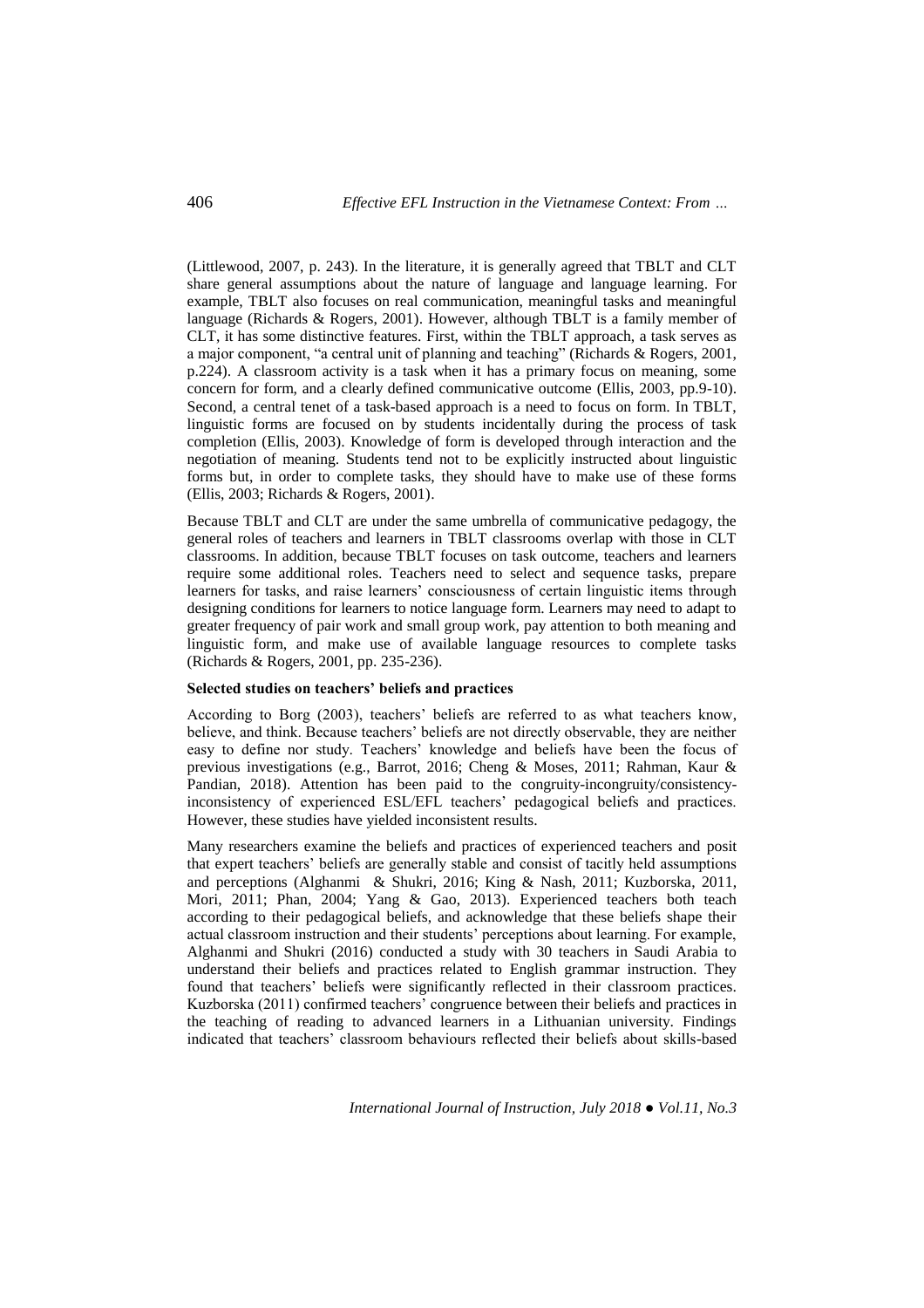approach to reading instruction, emphasizing vocabulary, reading aloud, translation, and whole class discussion of texts. King and Nash (2011) in their qualitative study using observation and collection of artefacts found that participants' pedagogical decisions arose from their beliefs or assumptions about culturally and linguistically diverse students and families, classrooms, and materials to be taught. Similarly, in a study of Phan (2004) in the Vietnamese context, two female university teachers expressed their positive views towards CLT. The teachers valued the importance of using CLT in the language classroom to promote students' grammatical competence. How the teachers helped their students in class is an accurate reflection of what they believed.

However, some researchers disagree that expert teachers' beliefs run consistent with their practices (Baleghizadeh & Farshchi, 2012; Ferreira, 2014; Hos & Kekec, 2014; Rashidi & Moghadam, 2015; Zheng & Borg, 2014). For example, Barrot (2016), in a study with experienced ESL teachers in Malaysia, discovered some inconsistencies between the teachers' beliefs and practices. All the teachers were aware of and agreed with the concept of self-assessment, multiliteracy, differentiation and reflective learning but they failed to fully practise such teaching principles in their classrooms. Hos and Kekec's (2014) findings supported the inconsistency between teachers' beliefs and practices. Although many of the teachers in their study believed that CLT would be the best method to teach grammar, they did not make use of it in their classrooms. Grammar was generally taught in isolation and deductively rather than contextually. Similarly, Baleghizadeh and Farshchi (2012) found that formal instruction, the use of grammatical terminology, and explicit grammar teaching were valued by EFL teachers in Iran although the majority of the respondents believed in inductive, implicit, problem solving activities, and presentation through authentic texts. Rahman, Kaur and Pandian (2018) also reported an incongruity between what teachers verbally reported and their classroom behaviours relating to CLT. Teachers supported integrated form and focusoriented teaching, communicative work, student-centred classroom in their interviews. However, observation data indicated that teachers tended to employ activities that were forms-focused, and conducted classroom activities in a non-communicative fashion.

Several factors were found to be responsible for why conflicts between beliefs and practices exist. Previous studies (e.g. King & Nash, 2011; Rahman, Kaur & Pandian, 2018; Le, 2011; Nguyen, 2013) have listed reasons for the belief-practice mismatch, including (a) teachers' factors: Education programs, teacher motivation, personalities, emotion, prior teaching experiences, life experiences, experiences of cultural or linguistic differences; (b) students' factors: Knowledge background, motivation, learning strategies; (c) other factors: Course objectives, curriculum, available materials, setting. Because the belief-practice relationship is affected by a number of factors, it remains complex and therefore deserves further research.

The brief review above has pointed out the contradictory results regarding teachers' belief-practice relationship and the complex nature of the belief-practice relationship. Because a relatively few studies have been carried out in university EFL contexts such as Vietnam although the number is increasing, it is necessary to conduct a research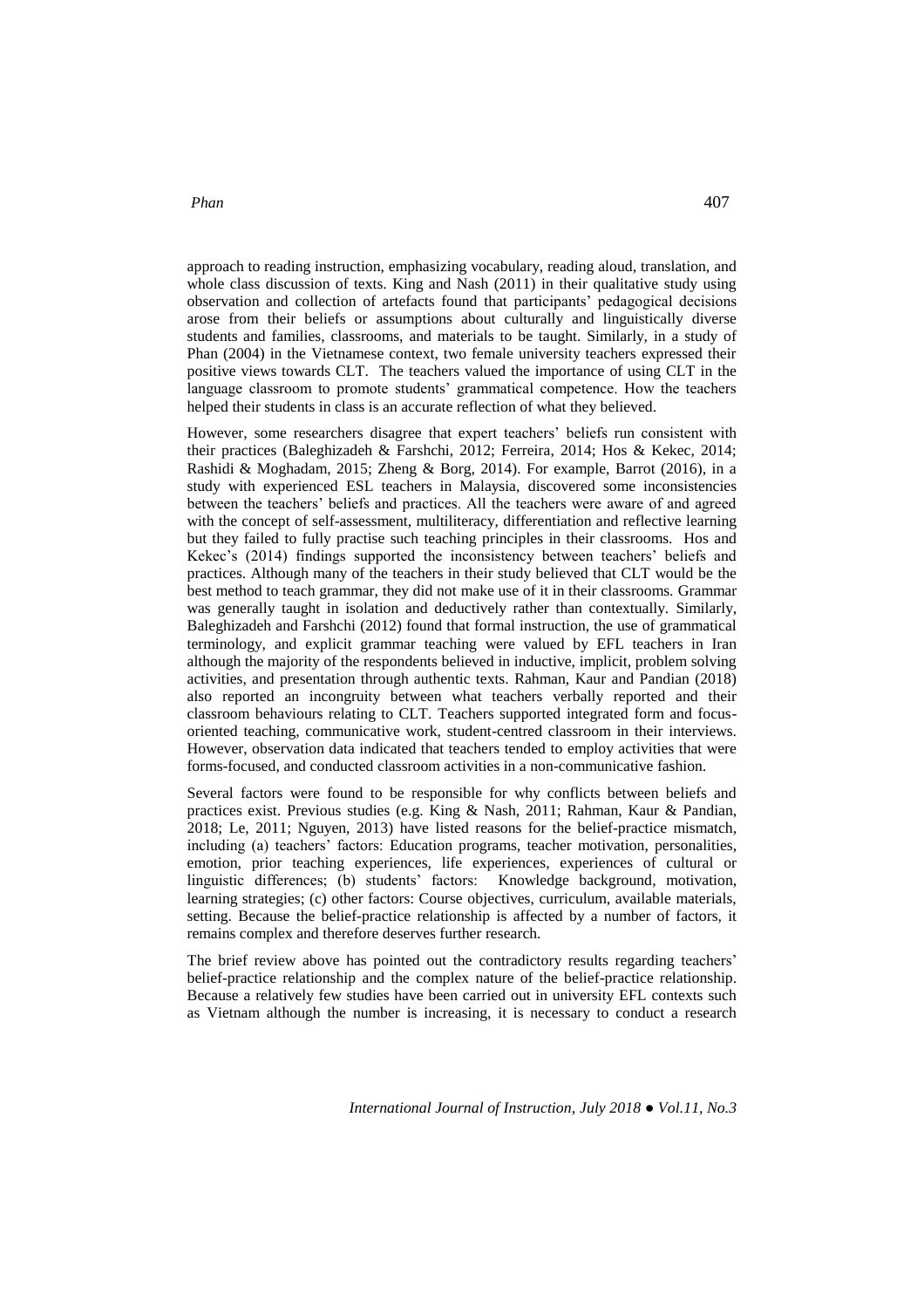investigating teachers' beliefs of effective EFL instruction and their actual classroom behaviours in order to figure out any conflicts as well as underpinning reasons.

### **METHOD**

The study took the form of a qualitative case study because qualitative studies support the view that knowledge is constructed out of on-going human interactions and is developed within a social context (Creswell, 2012). The aim of the study is to understand the relationship between EFL teachers' beliefs of effective instruction and their actual classroom practices at a university in Vietnam. These perceptions and teaching behaviours were negotiated socially and historically through participants' interactions with their teachers at high school or college, with their family members, with students, colleagues and university leaders. Case study design was adopted for the present study because qualitative case studies allow researchers to understand a case in depth and within its context. Qualitative case studies take participants' perspectives and experiences as central, explore the complex interactions of factors and report multiple perspectives (Stake, 2010).

#### **Research context**

The technical university where the study was conducted is situated in the busiest city of Viet Nam, Ho Chi Minh City. The university provides both industrial and economics training services from university degrees, in-service degrees to vocational certificates. The researcher selected participants from Faculty B where she had been employed to work as an EFL teacher. The process of approaching and selecting participants was facilitated by the researcher's established relationships with colleagues and leaders at the university and faculty. Six faculty members, one male and five female, were invited to participate in the study. They were provided information on the purpose of the study and research protocol.

Participating teachers teach General English and IELTS for students who have failed the university entrance exam to any other universities and subsequently register at one of three joint-programmes: Business Administration, Information Technology, and Accounting and Auditing. The participating teachers' age ranged from 30 to 42. The years of teaching experience ranged from 7 to 17 years. All teachers have earned Master's Degrees in TESOL from different universities in Vietnam. The teachers were labelled by numbers for the sake of confidentiality (i.e. Teacher 1–Teacher 6).

| Tromos of 0 Et E teachers |            |     |                              |                                    |                            |  |  |
|---------------------------|------------|-----|------------------------------|------------------------------------|----------------------------|--|--|
| Teacher                   | Gender Age |     | Approx. years<br>of teaching | Qualification                      | Main skill $(s)$<br>taught |  |  |
| Teacher 1                 | Female     | 30  |                              | BA in TEFL, MA in TESOL            | Reading/Writing            |  |  |
| Teacher 2                 | Female     | 34  | 11                           | BA in TEFL, MA in TESOL            | Writing/Listening          |  |  |
| Teacher 3                 | Female     | -35 | 12                           | BA in TEFL, MA in TESOL Listening  |                            |  |  |
| Teacher 4                 | Female     | 38  | 16                           | BA in English, MA in TESOL Writing |                            |  |  |
| Teacher 5                 | Female     | 36  | 13                           | BA in TEFL, MA in TESOL            | Writing/Speaking           |  |  |
| Teacher 6                 | Male       | 42  | 17                           | BA in TEFL, MA in TESOL            | Reading                    |  |  |
|                           |            |     |                              |                                    |                            |  |  |

Profiles of 6 EFL teachers

Table 1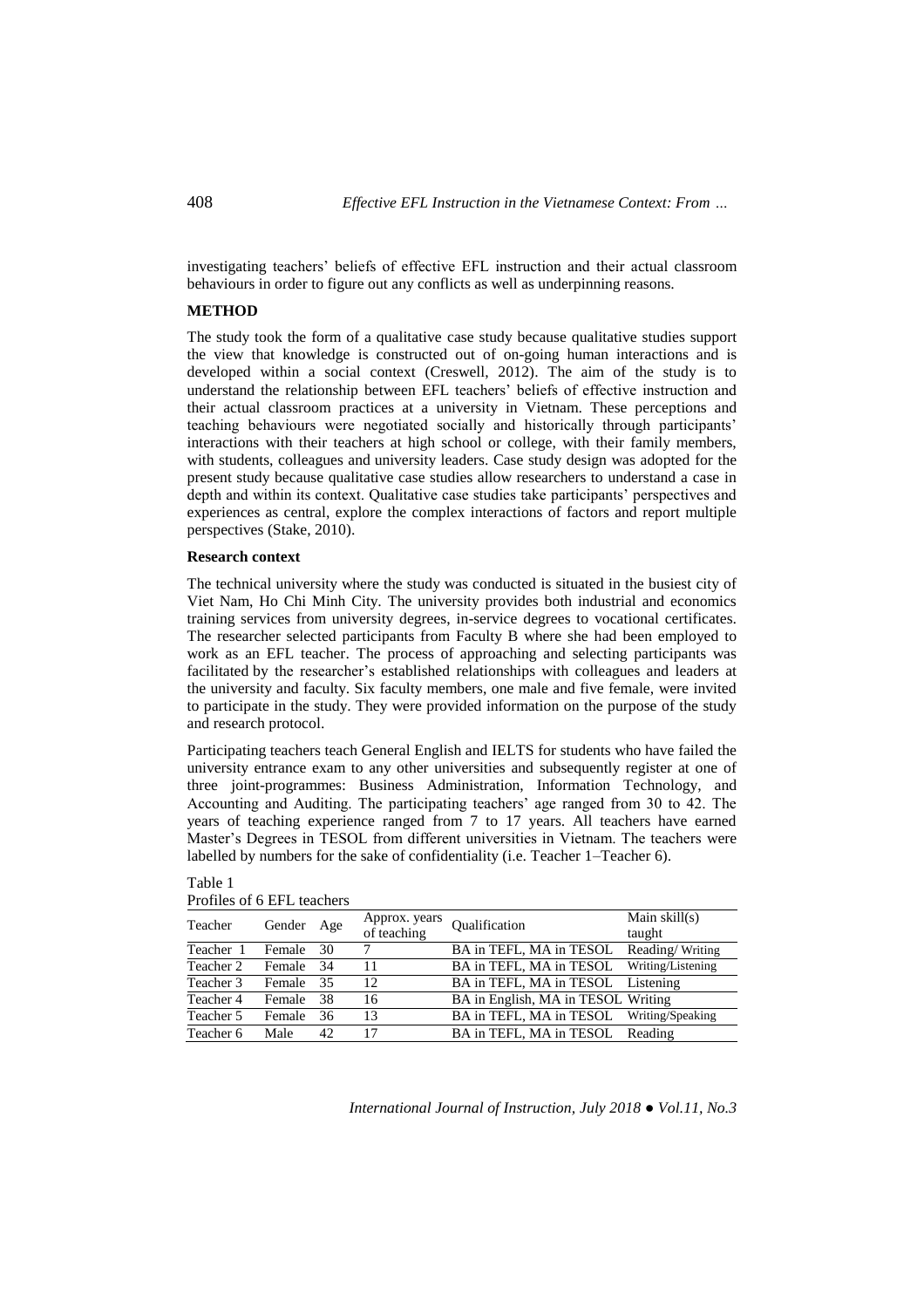## **Data collection tools and procedures**

In the study, focus group discussion, journaling, non-participant observation and postobservation individual interview were employed as research tools. Focus group discussion facilitated participation and interpersonal communication and encouraged a supportive environment. Journaling helped the researcher keep track of and understand each participant's perspective on significant events and experiences in their own words. Observation served as a basis for certain interview questions and enabled the researcher to contextualize findings based on interviews and reflective journaling. Non-participant observation was chosen because a complete observer does not interfere with people or activities under observation (Creswell, 2012, p. 214). Post-observation individual interviews offered participants opportunities to elaborate on what they revealed previously.

Participating teachers were first invited to a focus group discussion where they expressed their views of effective EFL instruction, effective EFL teachers and the local teaching context.The focus group discussion lasted approximately 60 minutes and it was audio recorded. The teachers were then observed in their classrooms over three weeks and invited to keep entries after their lessons over this period. In their journal entries, study teachers were encouraged to describe their lessons or write about things that affected their teaching. The teachers were interviewed after the last classroom observation. During interviews, teachers were invited to explain for certain classroom behaviours. They were also encouraged to talk about things that contributed to successful lessons or caused unsuccessful teaching experiences. Each semi-structured interview lasted about 30 minutes and was audio recorded. Notes were taken during interview and observation sessions. The preferred language to communicate between the researcher and the participants and within the participants was Vietnamese although the teachers had the option of using English.

### **Data analysis techniques**

To analyse data, an inductive coding process (Creswell, 2012) and thematic analysis (Braun & Clarke, 2006) were used. The goal of themetic analysis is to identify themes, i.e. patterns across data sets that are important to the research. According to Braun and Clarke (2006), a theoretical thematic analysis driven by the specific research question(s) and/or the analyst's focus is an effective way to analyse qualitative data. A six-step guide is suggested to do the analysis, including becoming familiar with the data, generating initial codes, searching for the themes, reviewing themes, defining themes and writing up.

In the present study, data analysis began with taking notes during or immediately after focus group discussions, observation and interviews and through the entire research process. The researcher transcribed the recording right after an interview, a focus group discussion or an observation session. Transcripts of focus group discussion, interview, and observation were coded and analysed along with journal entries and the researcher's journal. Findings from different sources were validated through a triangulation process (Lincoln & Guba, 1985). Recordings were checked against the transcripts before being

## *Phan* 409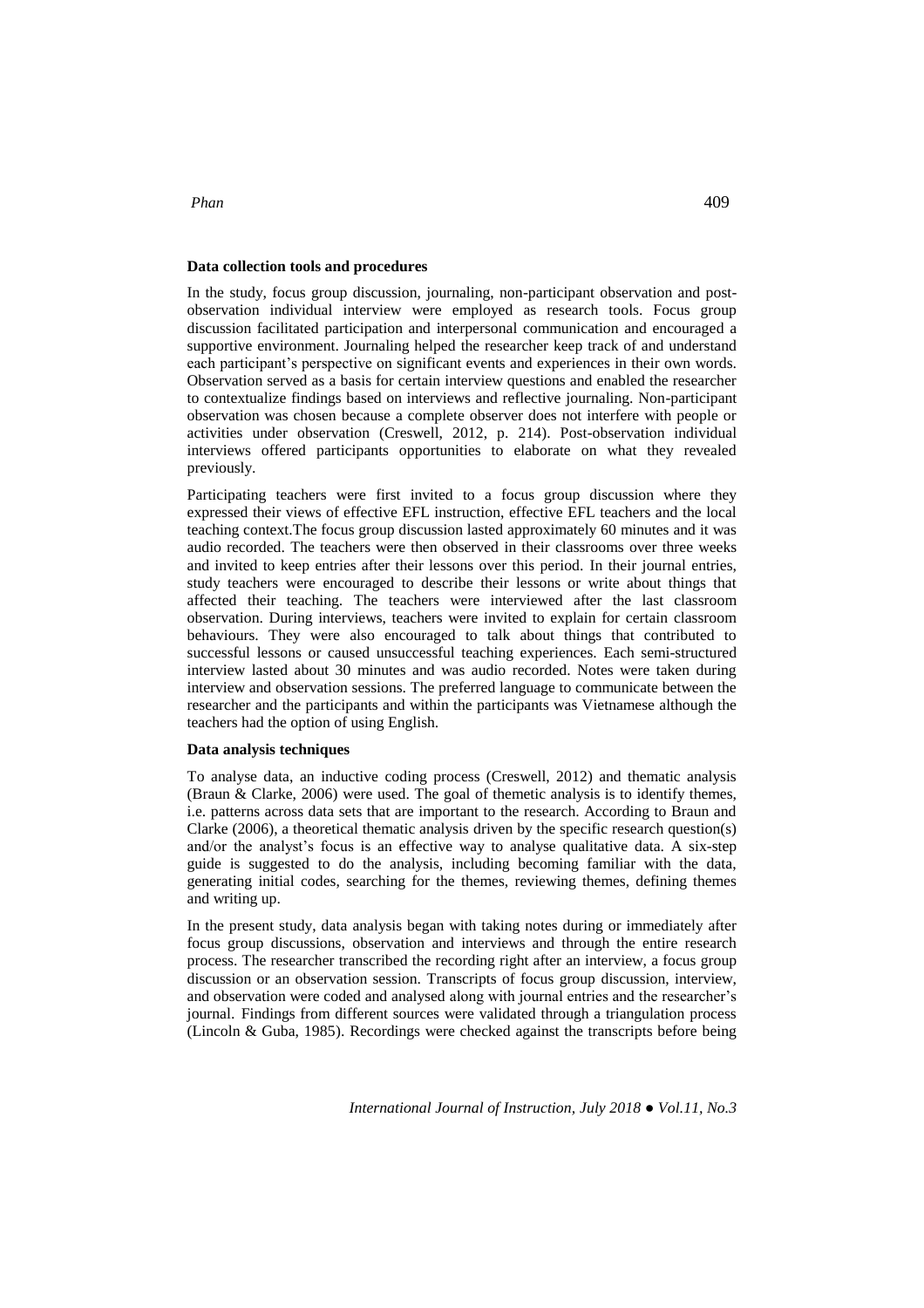sent back to participants to add or change information. The transcripts and journal entries were scanned repeatedly for recurring themes. The study used four different types of research instrument: focus group discussion combined with journaling, observation and interview. The multi-method triangulation helped to increase the amount and nature of data gained from participants. The researcher's translations of transcripts into English were cross-checked.

The researcher coded for specific research questions to identify themes in this study. First, each transcript of an individual teacher's interviews or each journal entry was read through several times until I got familiar with its content. I read the document line-byline and looked for words, phrases, sentences, or whole paragraphs that related to my specific research question. I then searched, cut and pasted chunks of data related to this concern within a data source, for example, an interview, and then repeated the process with another data source. When I got all chunks of data related to this specific concern throughout all my data sources, I started coding. Initially, my codes were participants' actual words, phrases or my summary of their ideas. I listed all the codes in the margin. I did not code every sentence because I was unable to process too many codes. In the next step, I grouped similar codes together, reduced overlapping or redundant codes and ended up with a manageable number of codes. Each major category now consisted of several sub-categories. After I had the categories and sub-categories for each teacher, I reviewed and collated individual teachers' sub-categories and categories with those of other teachers. I used tables to look for similar or different patterns among teachers. Table 2 provides one example of how individual teachers' emerging categories were compared among teachers.

| Teachers' perceptions of effective EFL instructions |                        |                                                   |                             |                             |  |  |  |  |  |
|-----------------------------------------------------|------------------------|---------------------------------------------------|-----------------------------|-----------------------------|--|--|--|--|--|
| Teacher                                             | Relevant<br>activities | Activities<br>promoting students'<br>active roles | Communicative<br>activities | Warm-up<br>activities/games |  |  |  |  |  |
|                                                     |                        |                                                   |                             |                             |  |  |  |  |  |
|                                                     |                        |                                                   |                             |                             |  |  |  |  |  |
|                                                     |                        |                                                   |                             |                             |  |  |  |  |  |
|                                                     |                        |                                                   |                             |                             |  |  |  |  |  |
|                                                     |                        |                                                   |                             |                             |  |  |  |  |  |
|                                                     |                        |                                                   |                             |                             |  |  |  |  |  |

## Table 2

## **FINDINGS**

Based on the class observation and journaling data, it is seen that teachers' classroom practices were totally different from their stated beliefs.

#### **Teachers' perceptions of effective EFL instructions**

Data show that six teachers in the study had their own construction of effective instruction emerging from both their learning and teaching experiences and education background. In the teachers' views, effective instruction was to facilitate students' communicative ability and engender their engagement or motivation in the classroom.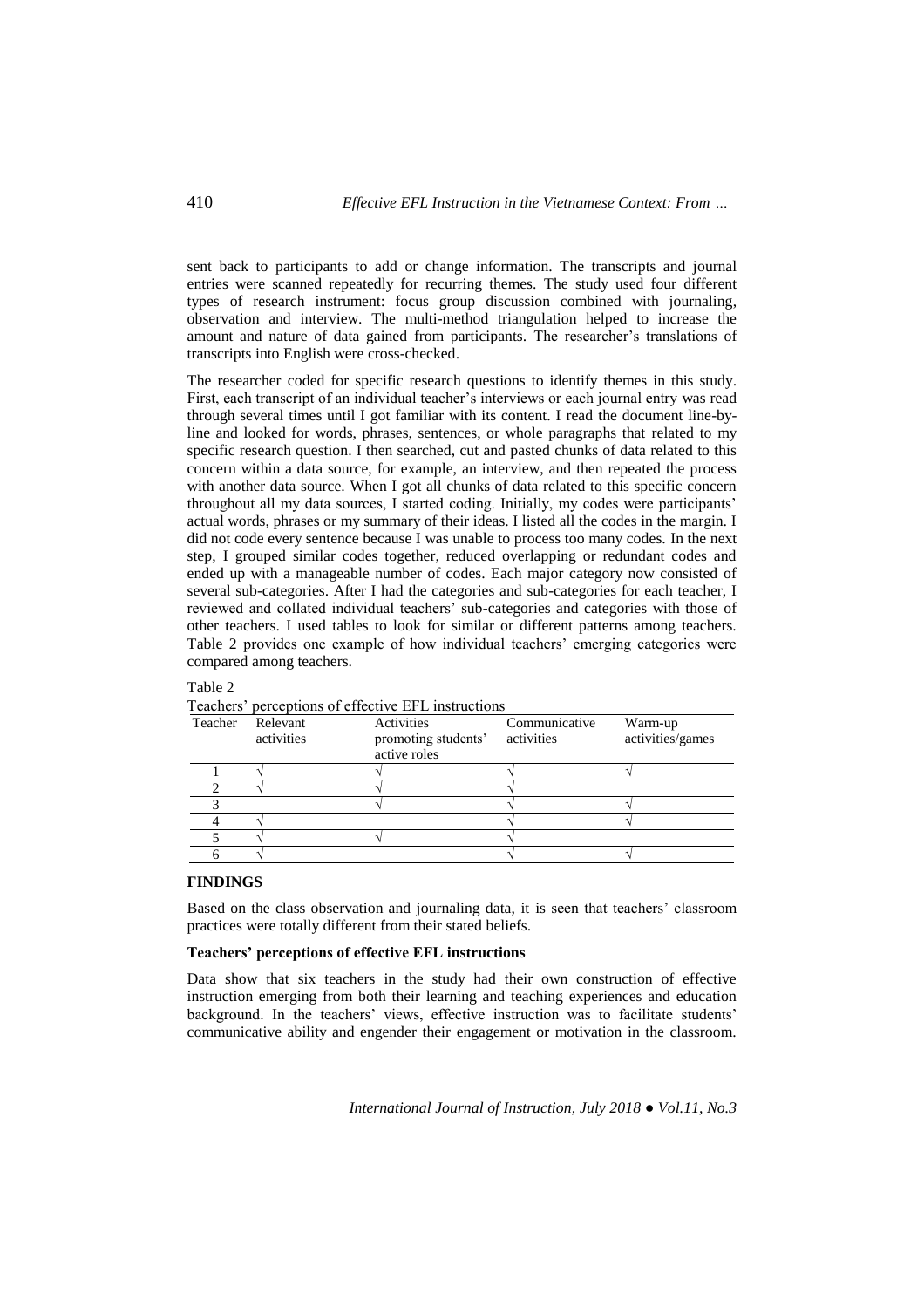The teachers also described how an effective teacher structured classroom activities to activate the active roles of students. It seems that participating teachers' subscribed-to effective ELT approaches were consistent with tenets of the communicative pedagogy.

In describing different techniques and activities an effective EFL teacher should use in the classroom, the teachers mentioned activities which offered opportunities for students to communicate in the target language and to practise the target language outside the classroom. The activities the effective EFL teacher offered in the classroom should also be related to students' backgrounds and needs in order to engage the students' participation. The inclusion of as many communicative activities where students could communicate in English as possible helped students "negotiate meanings with classmates", "understand foreigners" and "find employment" in the future. The effective teacher "tailored activities to meet students' current levels of proficiency", "added more detailed questions into existing textbook activities", or "included his/her own activities" beside textbook tasks.

Study teachers also stated that an effective teacher encouraged students to take risks, to lead active roles in the classroom and to take responsibility for their own learning. The effective teacher "put an emphasis on student contribution to activity design and selection", "invited students to participate in the process of designing learning activities", "encouraged students to discuss with teachers what they would like to study", and "introduced new knowledge" that students had never encountered to make the learning activities more challenging.

Moreover, according to these study teachers, an effective teacher in the language classroom used warm-up activities or games to arouse students' curiosity and/or help them relax, thereby encouraging them to participate in the activities and other subsequent activities. Participating teachers mentioned the usefulness of videos, songs, crosswords, grammar-review quizzes or vocabulary review quizzes to relax students, and to encourage them to think that learning is fun. The teachers also mentioned the 'positive' learning atmosphere that such activities brought about.

### **Teachers' actual classroom practices**

Observation and journaling data show that the teachers had a strong inclination towards the GTM although they did not perceive it as an effective EFL approach during the focus group discussion. In observed lessons and descriptions of effective lessons, all the teachers used the same techniques and strategies to organise classroom activities. Minimum use of English, context-free explanation of discrete grammar and vocabulary items and error focus were frequently used techniques. It seems that teachers' primary concern was to complete textbook tasks, rather than developing students' communicative ability. Therefore, study teachers generally brought teacher-controlled activities to the classrooms.

Six teachers in the study stated that verbal and written feedback, that is, teachers' responses to students' mistakes and errors during and after an activity, played a key role in helping their students improve English proficiency. However, these teachers relied on explicit, immediate feedback and expressed their concern for controlling accuracy at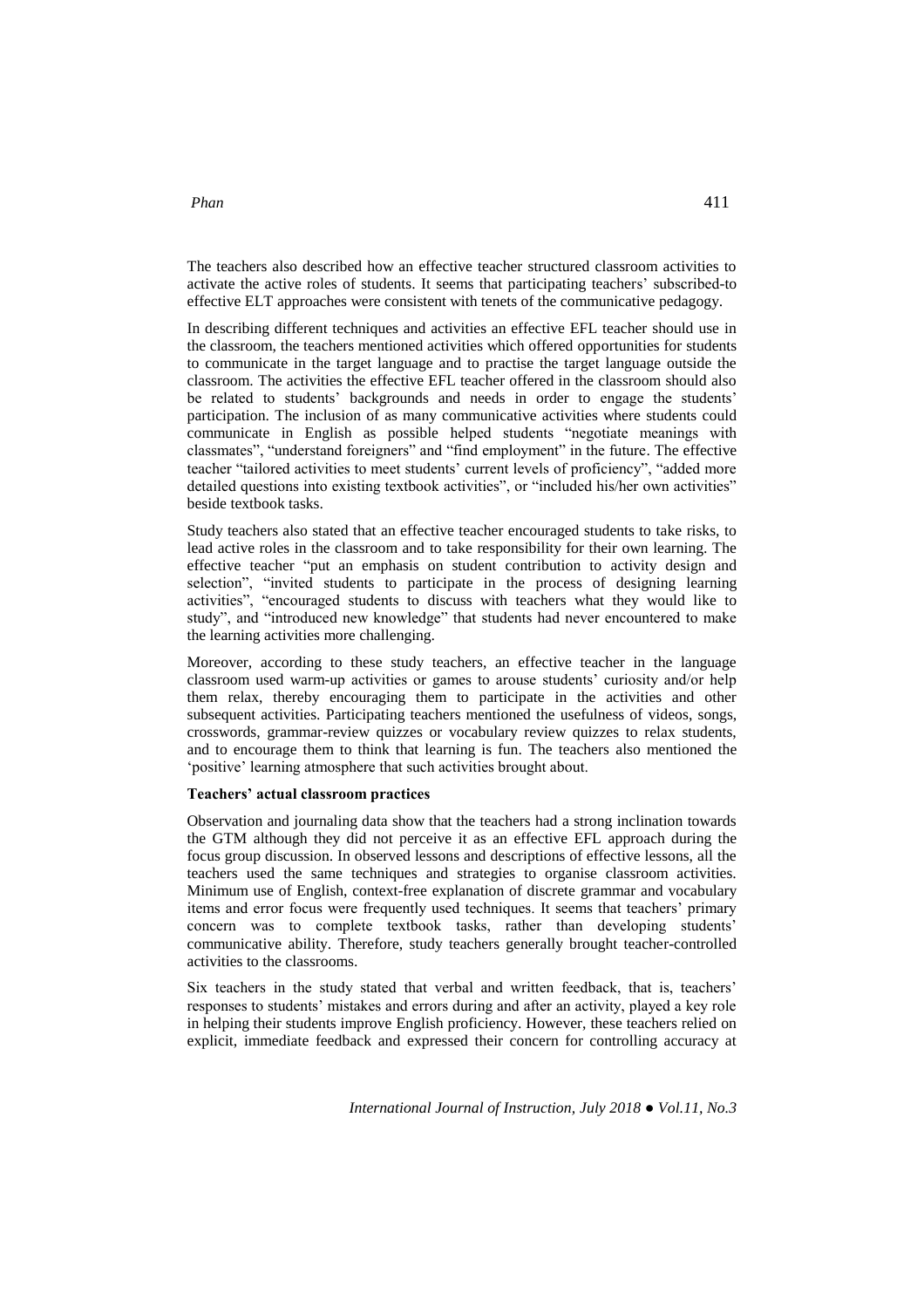every step of learning by interrupting their students to provide corrective feedback. They then provided answer keys at the end of every learning activity and were conscious of giving detailed explanations. For example, in one of her journal, teacher 5 described how she provided feedback:

I check every learner's mistakes: grammatical mistakes and pronunciation mistakes. If most students have the same mistake, I will correct that mistake in front of the whole class. I show them why it is wrong. I give a lot of examples. I call several students to practice this particular mistake in different sentences until they can write correctly. I also re-write students' sentences.

Observation sessions of teacher 5's speaking lessons confirmed that she paid special attention to students' linguistic mistakes. She tended to interrupt her students to provide corrective feedback on every pronunciation or grammar mistake but she gave no comments on the content or organization. Her feedback was detailed and repetitive. It seems that the teacher did her utmost to draw students' attention to mistakes in order to reinforce memory.

All teachers in the study focused largely on explicit presentation of discrete points of grammar knowledge and vocabulary items that were found in the texts or were required to use in subsequent activities. For example, in one observed writing lesson, teacher 1 first provided a generalized linguistic form on board, which was: "S + have/has + V-ed regular + O". She proceeded with an explanation of the usage of the structure in Vietnamese. She then asked her students to underlie all grammatical structures in a writing model in the writing textbook. The teacher also provided her students with translation exercises which were also from the textbook. The students were given only one opportunity at the end of the lesson to do their own writing. Previously-learntstructures were expected to appear in students' own writing of individual, isolated sentences as evidence of their understanding of the instruction.

In all study teachers' observed classrooms, there was a minimum use of the target language in the classroom discourse. Four teachers used Vietnamese instead of English to deliver basic classroom instructions while the other two used English first and provided Vietnamese translations immediately after. All teachers used far more Vietnamese than English to present new knowledge of the lessons, to provide feedback or explanations. Teachers gave students opportunities to read the texts aloud in the target language. When students had a chance to speak, they frequently asked: "Can we answer the question in Vietnamese, please?"

### **Factors influencing teachers' actual classroom practices**

The rationale behind teachers' classroom practices was revealed in the post-observation interviews conducted with individual teachers and in their journal entries. Findings suggest that the study teachers' perceptions of students' factors, traditional educational values and norms, physical working constraints, family roles and emotion affected their teaching practices in the classroom.

The teachers stated that students with little motivation and low ability hindered their implementation of communicative activities. Teacher 1 said that she could not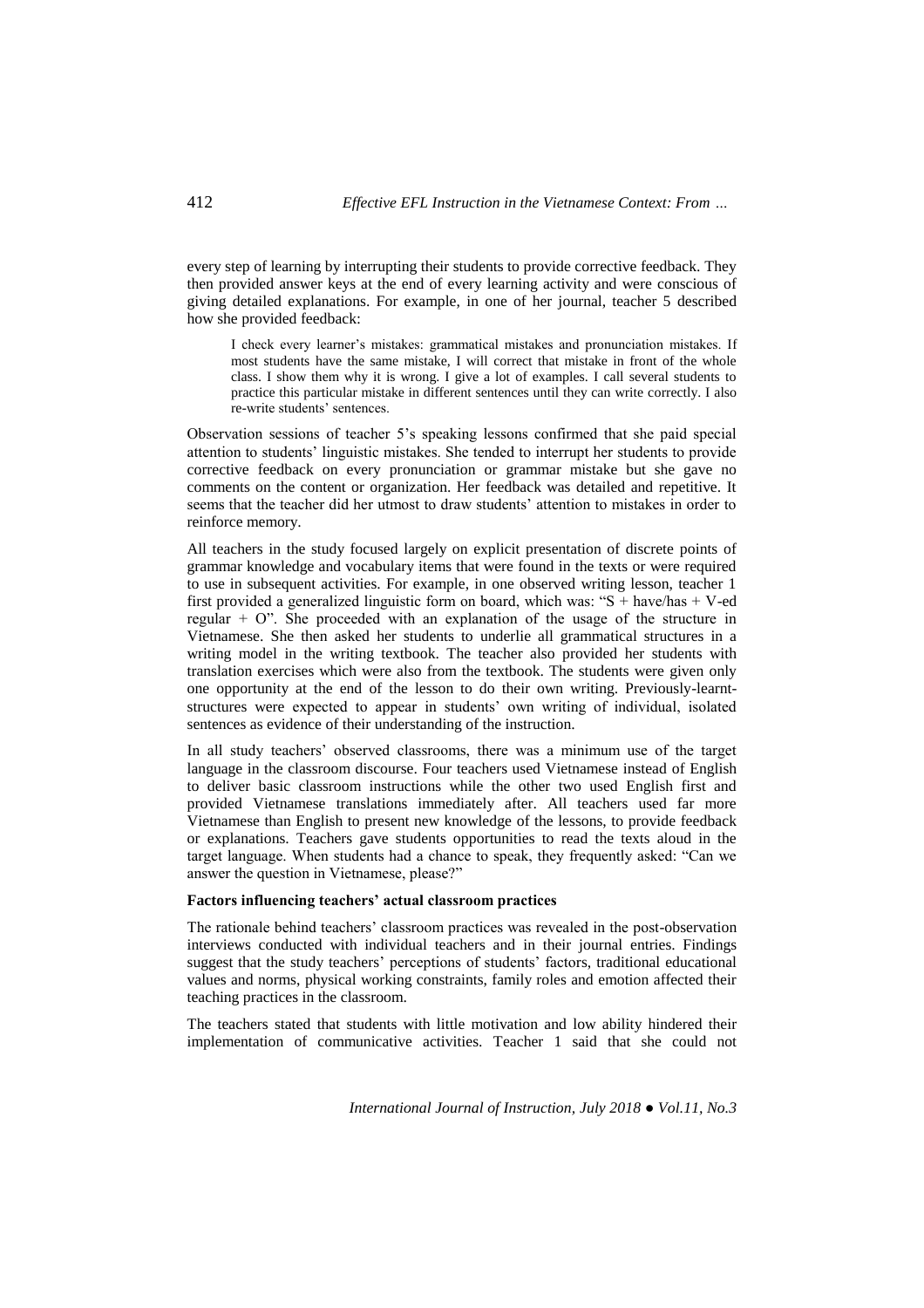implement pair work or group work in classrooms of low-achieving students. It was "a waste of time" so she tried to follow syllabus guidelines and "finish[ed] as many exercises as possible". Teacher 2 said that her students in weak classes had fewer opportunities to participate in some activities such as "interviewing" in order to "increase communication ability" because she "spent more time explaining". She highlighted that some students "did not know a word in English", and that the students "did not have enough vocabulary to understand text-book instructions" or "[couldn't] learn by heart some English expressions". Consequently, the teacher "just provided short, concise explanation" and "grammatical structures".

It is also due to students' low ability that participating teachers said that they mainly used Vietnamese and not much English in their classrooms. Study teachers all emphasized students' comprehension difficulties if the teachers used more English in the classroom. Teacher 3 used the metaphor, "they [students] will swim in an ocean of English words and knowledge" to describe the challenge students might face. Teacher 5 described students' behaviour while she was lecturing in English in one classroom in the following way: "Play[ing] games", "discuss[ing] something else", "teas[ing] one another" since the students did not understand the content of the lesson.

Study teachers reported that long-standing education norms made them uncertain about any significant effect of communicative activities on students' knowledge and skills. Many high-school teachers and students were familiar with old teaching practices, which made it impossible for the study teachers to implement interactive practices. In addition, an achievement-oriented culture contributed to the prevalence of such old methods. Parental expectations of their children passing tests with good marks were a factor that encouraged both teachers and students to work very industriously on tests. Teacher 1 stressed that "students cannot speak in English despite learning the language for six years or more at school" and that this was a result of a focus on "grammar rules, memorizing and repetition" and "teaching-to-the test practice". Teacher 6 stated that an achievement-oriented culture created a pressure for EFL teachers, including him, to teach test-taking skills rather than helping students to better their communication skills.

The teachers also considered the syllabus time-frame, class size and student groupings as obstacles to the implementation of the communicative pedagogy. For example, teacher 1, 2 and teacher 5 felt constrained by the syllabus time-frame, saying that they did not have enough time to "explain all important points" specified in the syllabus, to "support students' comprehension" of the lessons or to "check students' work carefully". All teachers claimed that fifty students in a classroom were "too much to teach communicatively". Teacher 5 complained that it was difficult for her to "keep all students in order and be attentive to [his] talk". Teacher 4 and 6 wrote that they "[could] not provide help to many students, especially struggling ones" when the number of students was around fifty.

Family roles were also another important factor that prevented five female study teachers from teaching EFL communicatively as they perceived. For example, teacher 3 stated that she would "do much better", her teaching activities would be "more flexible and suitable to students" if she was not "constrained" by "household chores" and if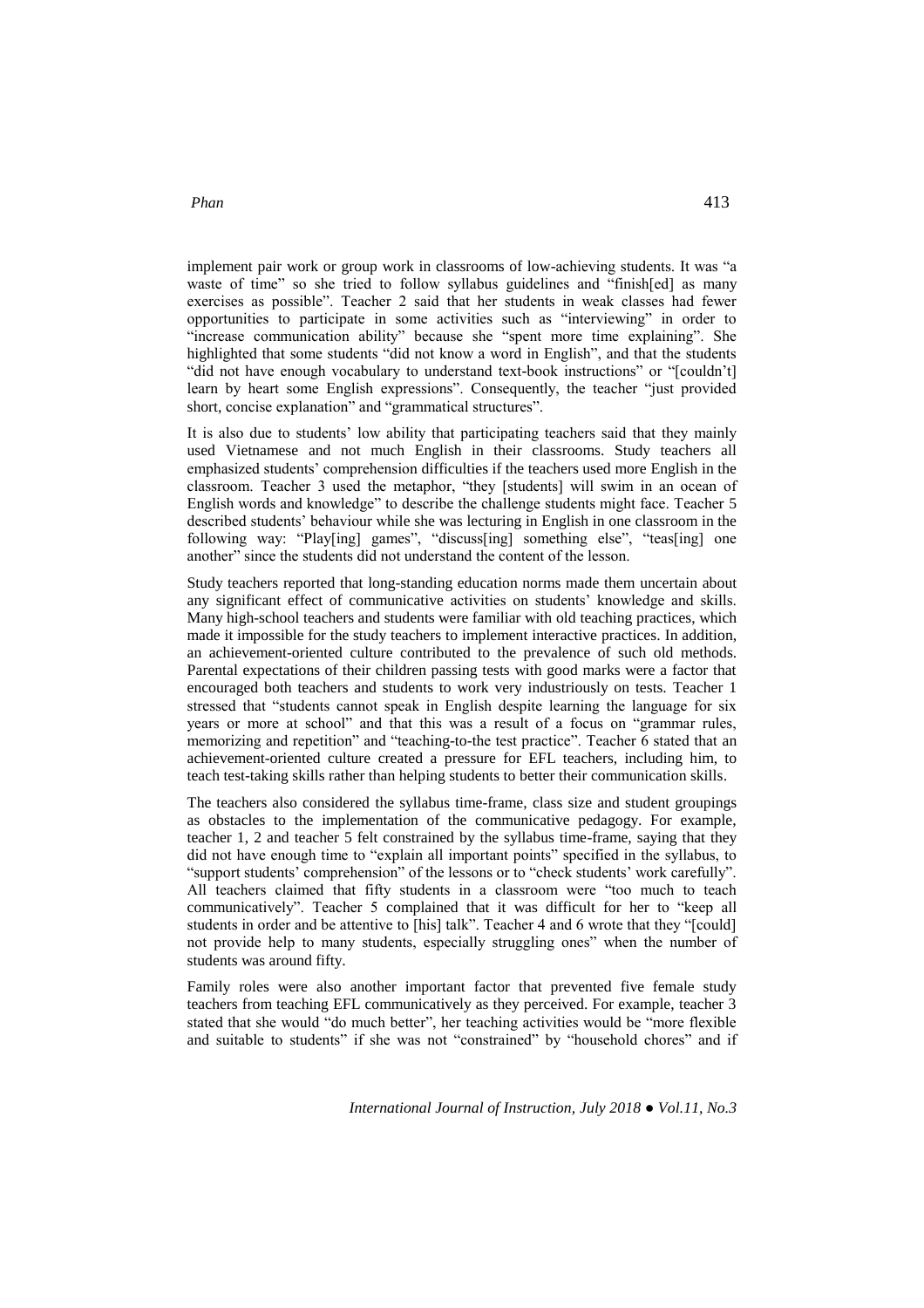"[her] thoughts were not interrupted" by her children. Teacher 4 stated she did not have time preparing for her next lessons since she "[had] to do two duties [teaching and taking care of children] at the same time". Consequently, she "[got] into a teaching rut", that is, "not to be creative in designing teaching activities and not to go outside textbook tasks", which suggests that her teaching approach was less communicative than she imagined. It seems that out-of-work pressures induced study teachers to adopt the GTM.

Negative emotions also predisposed study teachers to use the GTM instead of CLT or TBLT approaches in their classrooms. Stress, disappointment, and tiredness were often reported as a result of teaching struggling students, managing two roles (i.e. teaching and taking care of children), and experiencing physical constraints at work. Study teachers mentioned mainly a teacher-centred approach to teaching as a result of negative emotions. For example, teacher 4 talked and wrote about her "irritated" feeling when next-door teachers requested her to restrain the students from talking too loud. She explained, "How can I teach a speaking activity without encouraging my students to discuss? It is because of the lack of sound proofing of classroom walls, not because of me and my students". The negative experience had such a strong emotional impact on her that it prevented her from implementing future interactive activities in the classroom although she admitted the usefulness of such activities.

#### **DISCUSSION**

Findings from this study have indicated a wide gap that existed between what was believed and what was actually implemented by experienced teachers. Participating teachers valued and were actually aware of the benefits of interactive activities to students' communication skills. However, they adopted teacher-centred, GTM-oriented instruction in the classroom. The inconsistence in belief and action of teachers in the present study elaborates on Parajes' (1992) comment that stated beliefs are an unreliable indicator of actual practice. This finding is similar to what Alghanmi and Shukri (2016), King and Nash (2011), Kuzborska (2011), Mori (2011), and Yang and Gao (2013) found in their studies. However, this finding is inconsistent with findings of Baleghizadeh and Farshchi (2012), Ferreira (2014), Hos and Kekec (2014), Rashidi and Moghadam (2015), and Zheng and Borg (2014) as discussed earlier in the literature review section.

In the present study, a number of reported factors that appeared to compel study teachers to adopt the GTM rather than CLT or TBLT approaches. According to participating teachers, a lot of factors from the environment, e.g. students' factor, traditional educational values and norms, physical working constraints, family roles and from themselves, e.g. emotion, came into play in affecting the belief-practice relationship. The disparities between teachers' stated beliefs and their actual classroom practices can be attributed to a range of cognitive and contextual factors (Cross, 2010). Teachers "make instructional choices by drawing on complex, practically oriented, personalized and context-sensitive networks of knowledge, thought and beliefs" (Borg, 2003). The mismatch between beliefs and practices in the present study highlighted the role of environment in determining behaviour.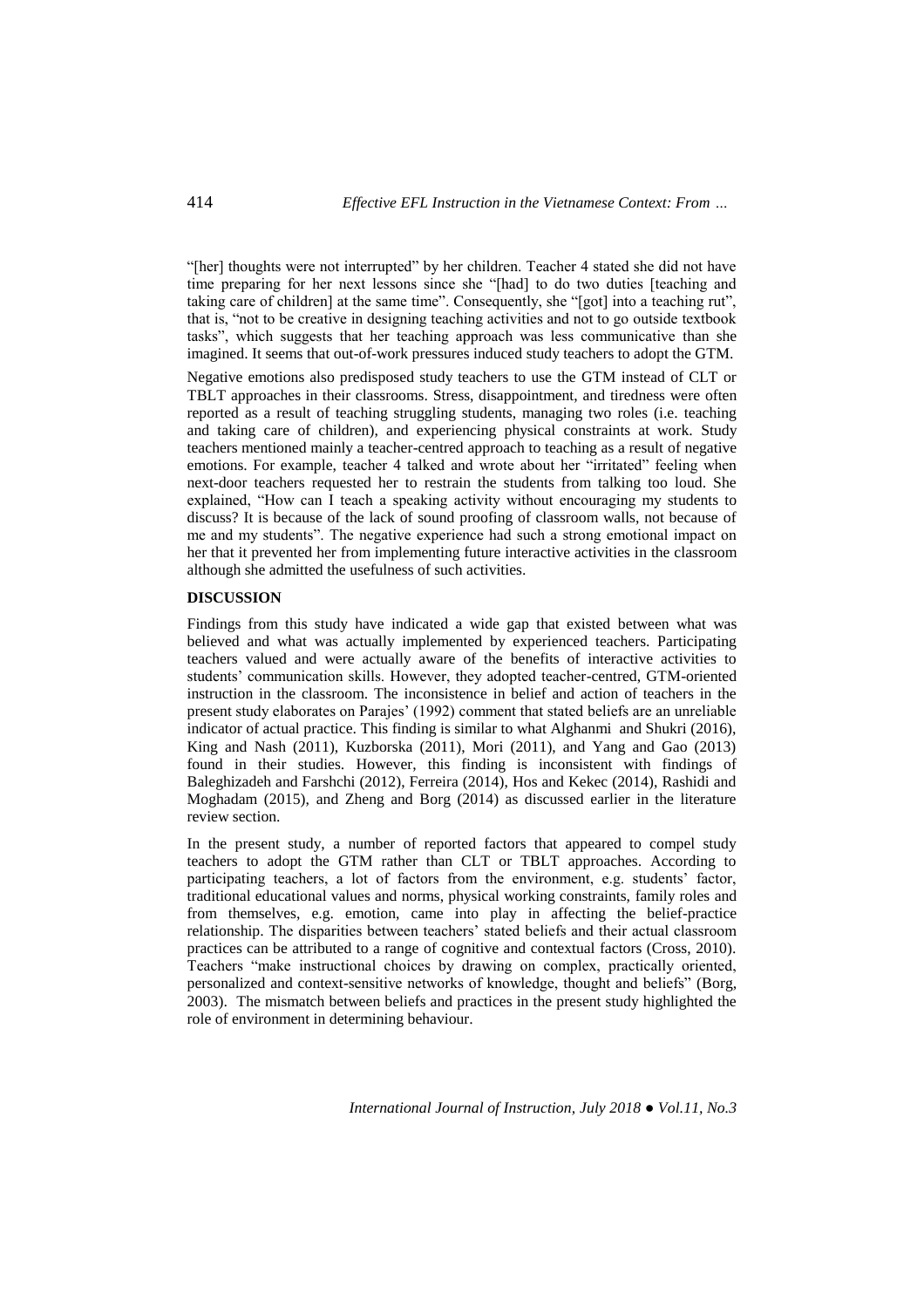The study highlights certain aspects of Vietnamese culture which appeared to induce study teachers to use the GTM instead of CLT or TBLT approaches in the classroom. The burden of domestic duties and Vietnamese educational values were reported to hinder study teachers' implementation of interactive activities. This finding suggests that teachers' belief-practice relationship should be studied within a framework that is aware of the influence of culture and other local historical contexts. Although teachers' beliefs and behaviors have been the focus of previous investigations, scant attention has been paid to the impact of socio-cultural factors (Nguyen, 2013). This study therefore can be seen as a small step in response to the lack of studies investigating the impact of culture on teachers' belief-practice relationship.

The incongruence between teachers' stated beliefs and their observed classroom behavior under the influence of physical constraints, including syllabus time-frame, class size and student groupings, implies that in order to encourage study teachers to implement CLT or TBLT approaches (behavior), it would be helpful to improve teaching conditions at the university and the faculty. Results from previous studies indicated that when physical conditions of public school facilities and availability of resources are addressed, teacher job satisfaction and performance are improved (Buchanan et al., 2013; Narayan, 2016; Mohammad, 2011).

Findings indicate that teachers' negative emotions mediated the way they behaved in the classroom and predisposed the teachers to adopt the GTM although they did not believe in its effectiveness. Researchers suggest that the positive emotional experiences of teachers are more likely to link with student-centered approaches to teaching while negative feelings go in line with transmission-focused approaches (Postareff & Lindblom-Ylänne, 2011; Trigwell, 2012). Therefore, improving physical conditions as discussed above can partly decrease types of negative emotions experienced by teachers. However, it is not easy to change long-standing educational and cultural norms in the Vietnamese context. Therefore, it would be helpful to encourage teachers to learn selfregulation strategies (Wheatley, 2002). Learning self-regulation skills might empower teachers to take advantage of negative emotions to get through difficult periods. Coaching teachers to develop strategies to re-tune their thoughts in a favourable manner and to set up plans to approach goals analytically can increase their self-efficacy in enacting communicative activities.

## **CONCLUSION**

The purpose of this qualitative case study is to explore the belief-practice relationship of a group of university teachers in Vietnam. Findings indicate that different factors from the environment and from the teachers themselves induced the study teachers to adopt the GTM to teach EFL although they did not believe in its effectiveness.

In the present study, there was only one male participant. This sampling limitation might have impacted on data and the interpretation of women's perceived family roles. Further researchers may want to include more male teachers in order to verify or moderate this finding in other contexts. Despite this limitation, this study represents an encouraging attempt to further advance our knowledge of how EFL teachers think and act and how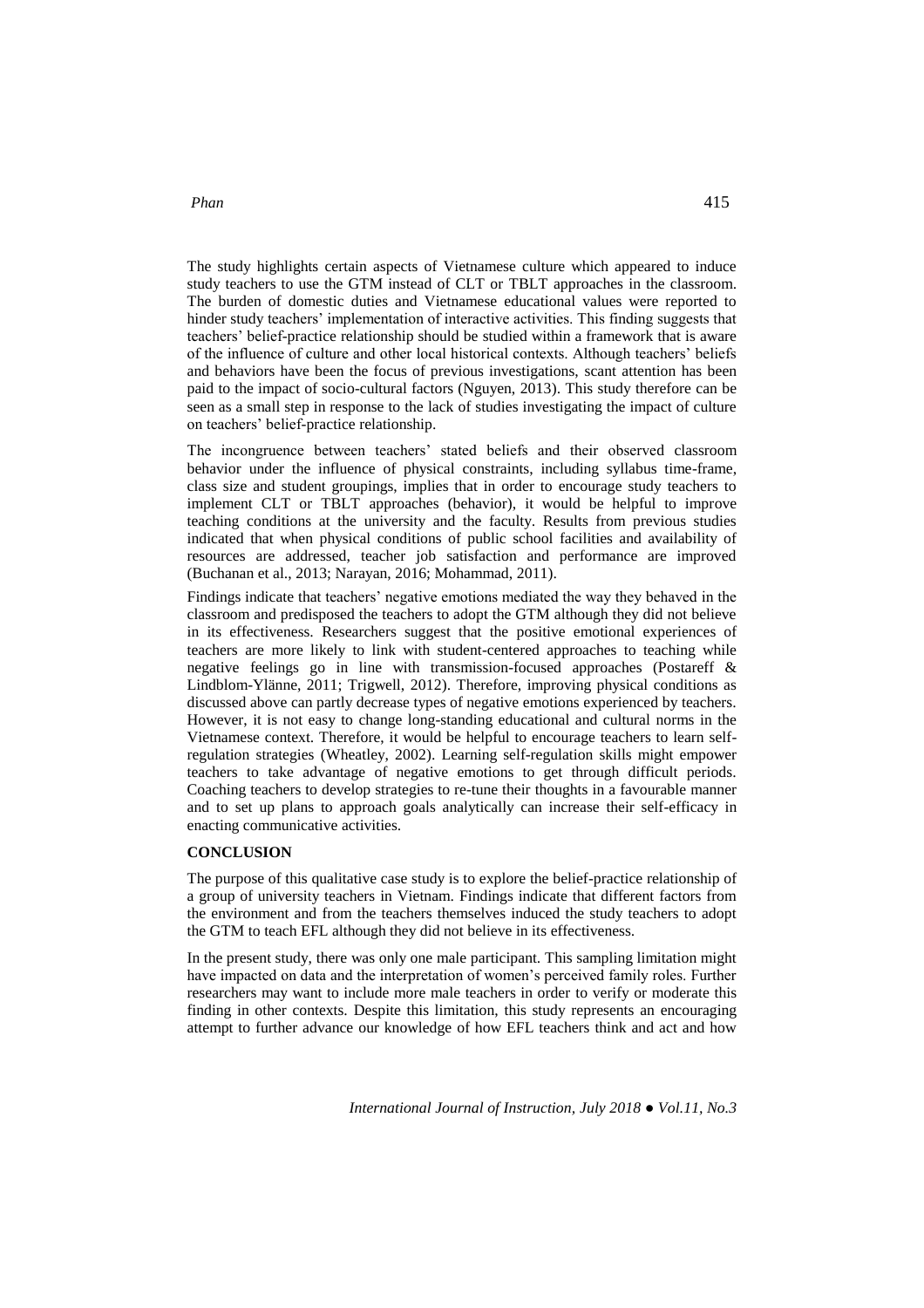we can better bridge the gap between practice and research, particularly in the rarely explored EFL settings. Although findings of this study relate specifically to the Vietnamese context, its implications may be relevant to other educational contexts and to teacher development in general.

#### **REFERENCES**

Alghanmil, B. & Shukri, N. (2016). The relationship between teachers' beliefs of grammar instruction and classroom practices in the Saudi context. *English Language Teaching*, *9* (7), 70-86.

Baleghizadeh, S., & Farshchi, S. (2009). An exploration of teachers' beliefs about the role of grammar in Iranian high schools and private language institutes. *Journal of English Language Teaching and Learning*, *52* (212), 17-38.

Barrot, J. S. (2016). Examining the teaching beliefs and practices of experienced ESL teachers: A sociocognitive-transformative perspective. *3L: The Southeast Asian Journal of English Language Studies*, *22*(1), 153-163.

Borg, S. (2003). Teacher cognition in language teaching: A review of research on what language teachers think, know, believe, and do. *Language Teaching*, *36*(02), 81-109.

Borg, S. (2009). Language teacher cognition. In A. Burns & J. C. Richards (Eds.), The Cambridge guide to second language teacher education (pp. 163–171). Cambridge: Cambridge University Press.

Brown, H. D. (2007). *Teaching by principles: An interactive approach to language pedagogy*. White Plains, N.Y: Pearson Education.

Buchanan, J., Prescott, A., Schuck, S., Aubusson, P., Burke, P., & Louviere, J. (2013). Teacher retention and attrition: Views of early career teachers. *Australian Journal of Teacher Education*, *38*(3), 112-129.

Cheng, X., & Moses, S. (2011). Perceptions and implementation of task-based language teaching among secondary schools EFL teachers in China. *International Journal of Business and Social Science, 2*(24), 292-302.

Creswell, J. W. (2012). *Educational research: planning, conducting, and evaluating quantitative and qualitative research* (4th ed.). Boston: Pearson.

Cross, R. (2010). Language teaching as sociocultural activity: Rethinking language teacher practice. *The Modern Language Journal, 94*(3), 434-452.

Ellis, R. (2003). *Task-based language learning and teaching*. Oxford, U.K: Oxford University Press.

Ferreira, P. (2014). Beliefs and practices towards teaching and learning grammar: A multicase study. *Bellaterra Journal of teaching and learning language and literature*, *7*(3), 14-29.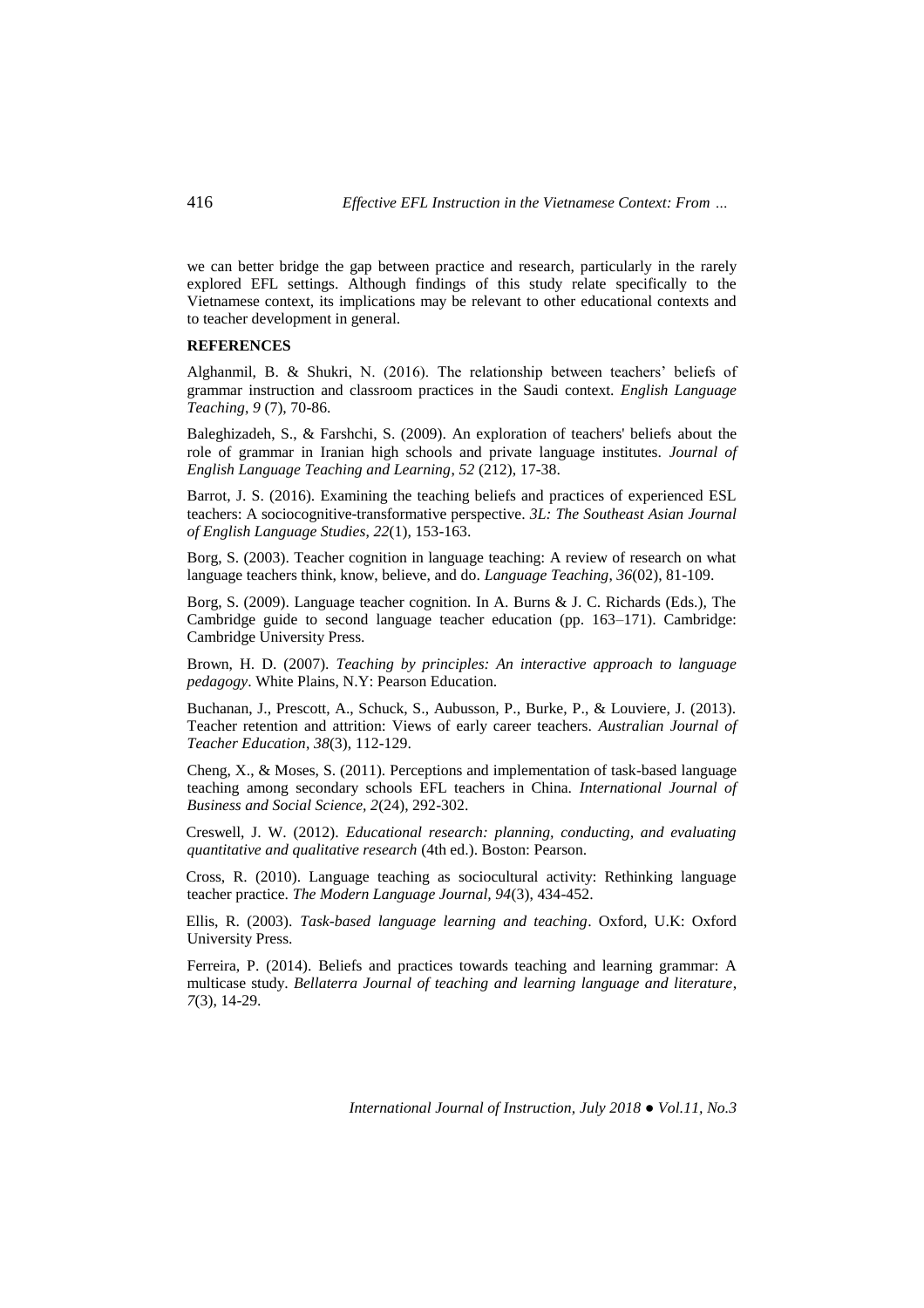Farrell, T.S.C., & Bennis, K. (2013). Reflecting on ESL teacher beliefs and classroom practices: A case study. *RELC Journal*, *44*(163). doi:10.1177/0033688213488463

Hos, R., & Kekec, M. (2014). The mismatch between non-native English as a Foreign Language (EFL) teachers' grammar beliefs and classroom practices. *Journal of Language Teaching and Research, 5*(1), 80-87.<http://dx.doi.org/10.4304/jltr.5.1.80-87>

King, C. H., & Nash, C. P. (2011). Bilingual Teacher Beliefs and Practice: Do They Line Up. *Gist Education and Learning Research Journal*, 5, 66-83.

Kuzborska, I. (2011). Reading between teachers' beliefs and practices and research on reading. *Reading in a Foreign Language*, *23*(1), 102-128. Retrieved May 25, 2017 from http://nflrc.hawaii.edu/rfl/April2011/articles/kuzborska.pdf

Le, V. C. (2011). *Form-focused instruction: A case study of Vietnamese teachers' beliefs and practices.* (Doctoral thesis). University of Waikato. Retrieved from <http://researchcommons.waikato.ac.nz/handle/10289/5253>

Lincoln, Y. S., & Guba, E. G. (1985). *Naturalistic inquiry*. Newbury Park, CA: Sage.

Littlewood, W. (2007). Communicative and task-based language teaching in East Asian classrooms*. Language Teaching*, *40*(03), 243-249. doi:10.1017/S0261444807004363

Mohammad, A. (2011). Job satisfaction of secondary school teachers: A comparative analysis of gender, urban and rural schools. *Asian Social Science*, *7*(8), 203–208. http://doi.org/10.5539/ass.v7n8p203

Mori, R. (2011). Teacher cognition in corrective feedback in Japan. *System, 39*(4), 451- 467.

Nguyen, G. V. (2013). *Orienting to pedagogical innovation: A case study of Vietnamese teachers' beliefs and practices regarding Task-based Language Teaching* (Doctoral thesis). University of Waikato. Retrieved from<https://hdl.handle.net/10289/7433>

Narayan, N. A. (2016). Factors influencing teacher career satisfaction, teacher collaboration and everyday challenges: An exploratory factor analysis, *Malaysian Online Journal of Educational Sciences, 4*(3), 24-38.

Pajares, F. (1992). Teachers' beliefs and educational research: Clearing up a messy construct. *Review of Educational Research, 62*(2), 307-332.

Phan, N. T. T. (2015). *Can I teach these students? A case study of Vietnamese teachers' self-efficacy in relation to teaching English as a foreign language* (Doctoral thesis). University of Waikato. Retrieved from http://hdl.handle.net/10289/9433

Postareff, L., & S. Lindblom-Ylänne. 2011. Emotions and confidence within teaching in higher education." *Studies in Higher Education, 36* (7), 799–813

Phan, H. L. (2004). University classrooms in Vietnam: Contesting the stereotypes. *ELT Journal, 58*(1), 50-57. 10.1093/elt/58.1.50